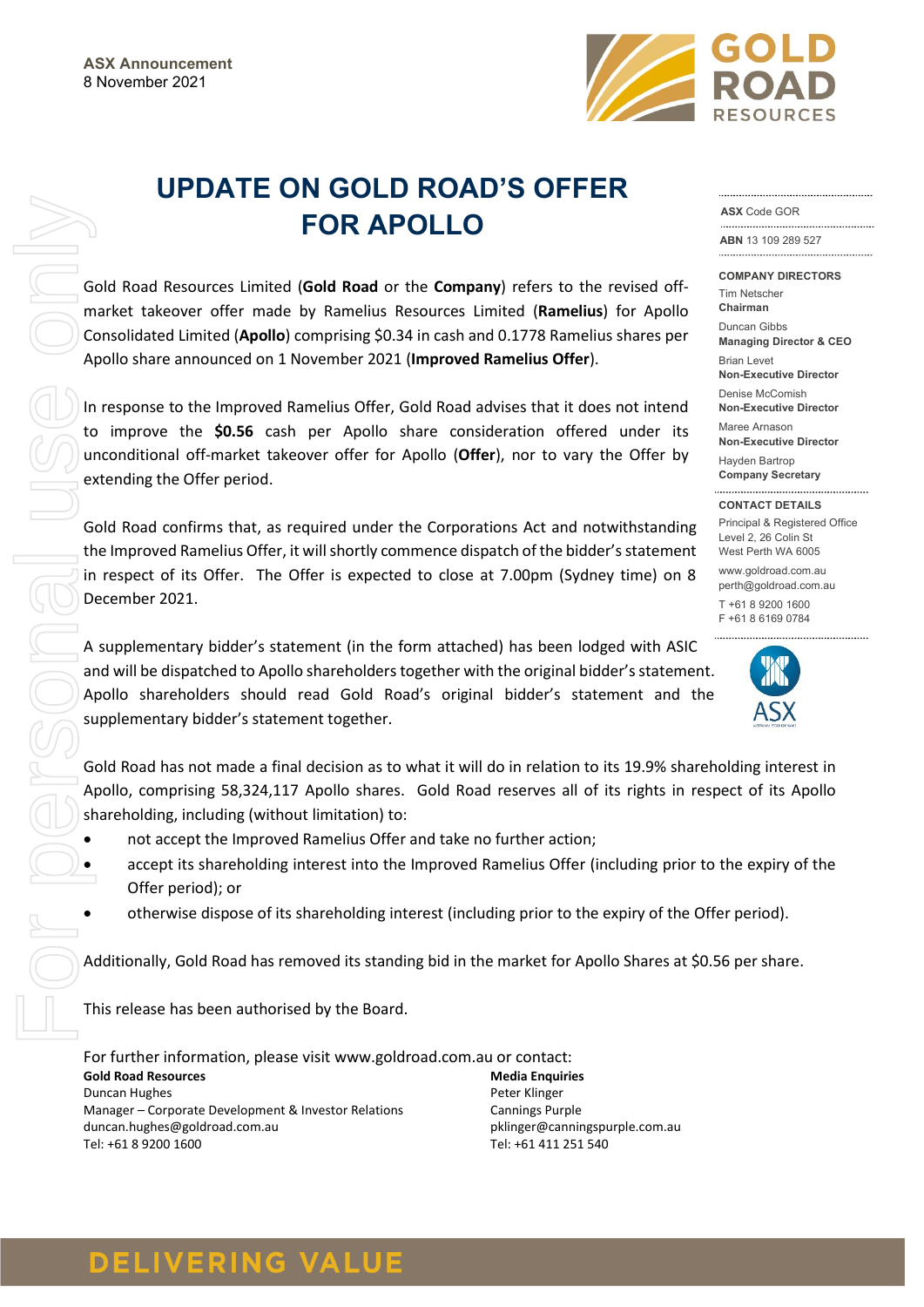in respect of the Offer by Gold Road Resources Limited (ABN 13 109 289 527) for all of the ordinary shares in Apollo Consolidated Limited (ABN 13 102 084 917) pursuant to which you are being offered \$0.56 cash for each Apollo Share.

THIS DOCUMENT IS IMPORTANT AND REQUIRES YOUR IMMEDIATE ATTENTION

If you are in any doubt as to how to deal with this document, you should consult your legal, financial or other professional adviser as soon as possible

Please call **1300 396 041** (within Australia) or **+61 3 9415 4189** (from outside Australia), Monday to Friday between 8.30am and 5.00pm (Sydney Time) if you require assistance.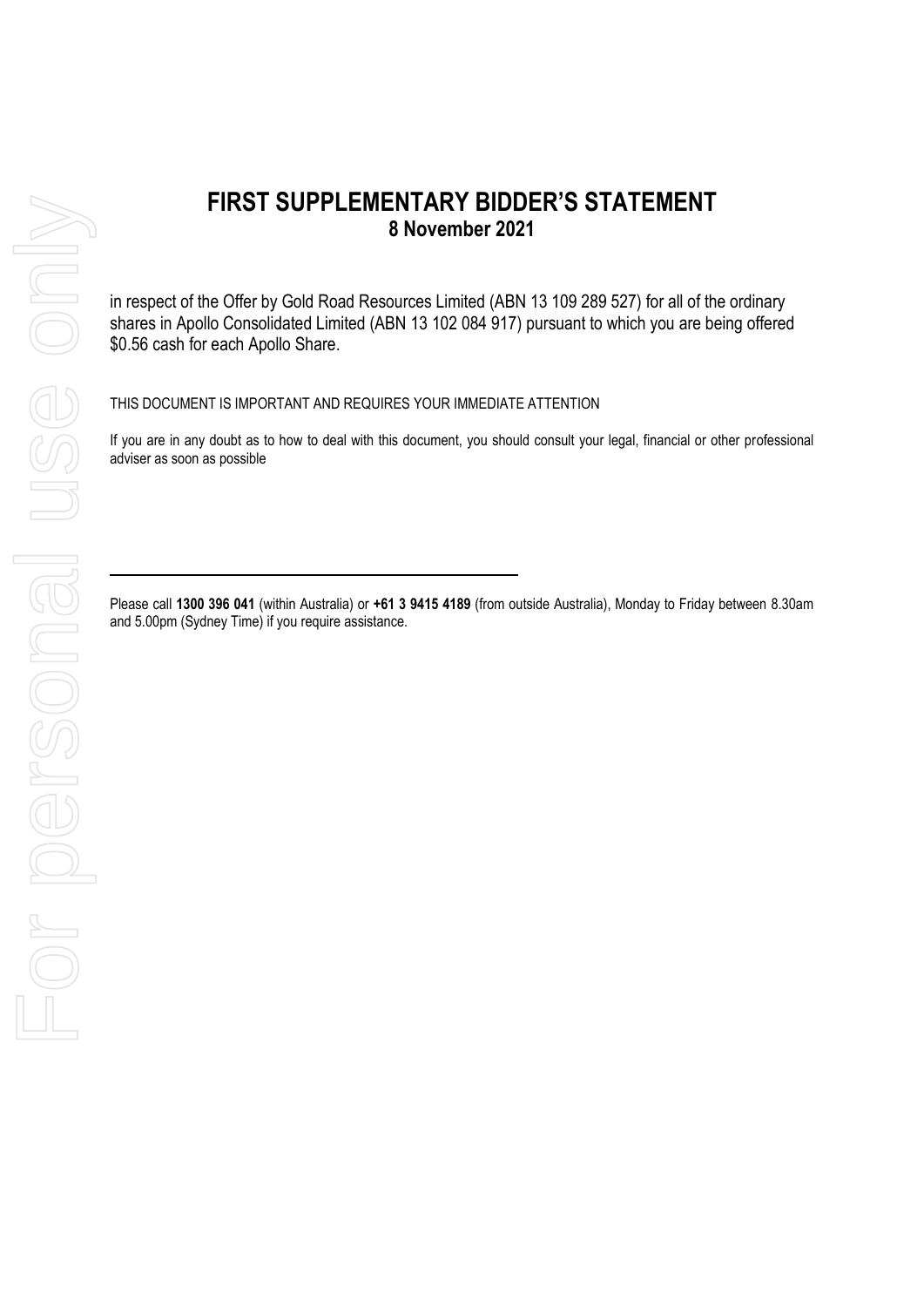#### **IMPORTANT INFORMATION**

This document is the first supplementary bidder's statement under section 643 of the *Corporations Act 2001* (Cth) issued by Gold Road Resources Limited (ABN 13 109 289 527) (**Gold Road**) (**First Supplementary Bidder's Statement**) to the Bidder's Statement dated 21 October 2021 (**Original Bidder's Statement**) issued by Gold Road and lodged with the Australian Securities and Investments Commission (**ASIC**) on 21 October 2021, in relation to Gold Road's off-market takeover bid for all of the ordinary shares in Apollo Consolidated Limited (ABN 13 102 084 917) (**Apollo**) (**Offer**).

This First Supplementary Bidder's Statement supplements, and is to be read together with, the Original Bidder's Statement. This First Supplementary Bidder's Statement prevails to the extent of any inconsistency with the Original Bidder's Statement.

A copy of this First Supplementary Bidder's Statement was lodged with ASIC and provided to ASX on 8 November 2021. Neither ASIC, ASX nor any of their respective officers takes any responsibility for the contents of this First Supplementary Bidder's Statement or the merits of the Offer.

Unless the context requires otherwise, defined terms in the Original Bidder's Statement have the same meaning in this First Supplementary Bidder's Statement. The rules of interpretation in section 9.2 of the Original Bidder's Statement also apply to this First Supplementary Bidder's Statement.

A copy of this document and the Original Bidder's Statement can be obtained from the ASX company announcements platform (under Gold Road (ASX:GOR) or Apollo (ASX: AOP)).

#### **SUPPLEMENTARY INFORMATION**

#### **1 Update on Gold Road's Offer in response to Improved Ramelius Offer**

Gold Road notes that on 1 November 2021, Ramelius announced a revised offer for Apollo comprising \$0.34 in cash and 0.1778 Ramelius shares per Apollo Share (**Improved Ramelius Offer**). The Improved Ramelius Offer is unconditional and is unanimously recommended by the Apollo Directors (in the absence of a superior offer).

Gold Road confirms that it does not intend to make any variations to the terms of its Offer, including to the Offer Price or the Offer Period.

The effect of this confirmation is that the Offer Price will remain at \$0.56 and its Offer will close at 7.00pm (Sydney time) on 8 December 2021.

#### **2 Gold Road's shareholding interest in Apollo**

As at the date of this First Supplementary Bidder's Statement, Gold Road has made no final decision as to what it will do in relation to its shareholding interest in Apollo (comprising 58,324,117 Apollo Shares as at the date of this First Supplementary Bidder's Statement).

Gold Road reserves all of its rights in respect of its Apollo shareholding, including (without limitation) to:

- not accept the Improved Ramelius Offer and take no further action;
- accept its shareholding interest into the Improved Ramelius Offer (including during the Offer Period); or
- otherwise dispose of its shareholding interest (including during the Offer Period).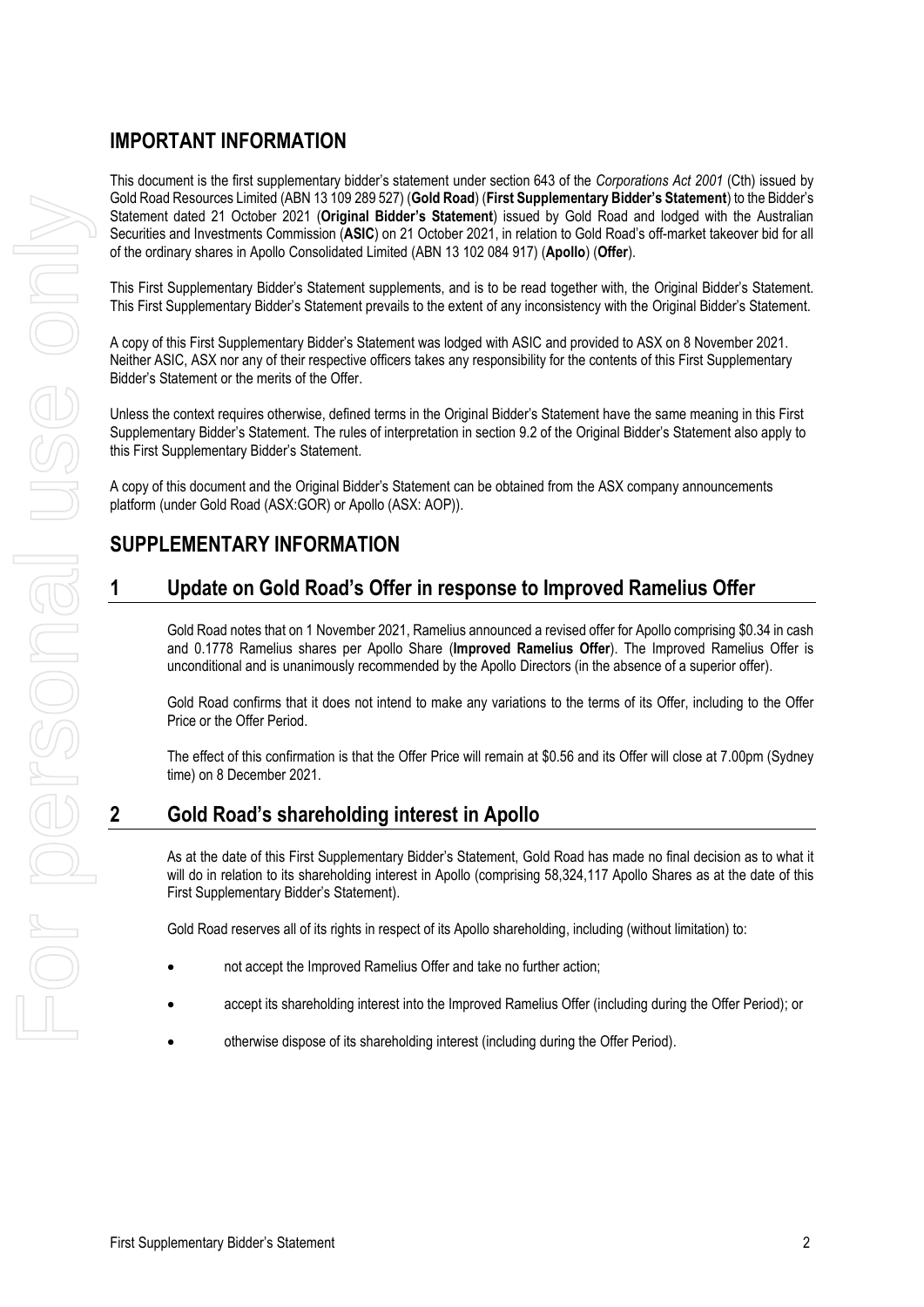### **3 Certain information in Original Bidder's Statement outdated**

Gold Road's Original Bidder's Statement is dated 21 October 2021. This is the date the Original Bidder's Statement was lodged with ASIC.

The only substantive changes that were made to the Original Bidder's Statement since it was lodged with ASIC on 21 October 2021 (and released to the ASX on that same date) were to insert various key dates relating to the Offer, and to update the disclosures in Sections 4.9 to 4.10 of the Original Bidder's Statement (as required by the Corporations Act).

The Original Bidder's Statement has **not** been amended to take account of the Improved Ramelius Offer, which was announced on 1 November 2021. The following statements in the Original Bidder's Statement are hereby updated in the following manner:

| Statement(s)                                                                                                                                                                                                                                                                                                                                                                                                                                                                                                                                                                                                                                                                                                                                                                                                                                                                                                                                                                                                                                                                                                                                                                                                                                                                                                                                                                                                                                                                                                                                                                                     | <b>Update</b>                                                                                                                                                                                                                                                                                                                                                                                         |
|--------------------------------------------------------------------------------------------------------------------------------------------------------------------------------------------------------------------------------------------------------------------------------------------------------------------------------------------------------------------------------------------------------------------------------------------------------------------------------------------------------------------------------------------------------------------------------------------------------------------------------------------------------------------------------------------------------------------------------------------------------------------------------------------------------------------------------------------------------------------------------------------------------------------------------------------------------------------------------------------------------------------------------------------------------------------------------------------------------------------------------------------------------------------------------------------------------------------------------------------------------------------------------------------------------------------------------------------------------------------------------------------------------------------------------------------------------------------------------------------------------------------------------------------------------------------------------------------------|-------------------------------------------------------------------------------------------------------------------------------------------------------------------------------------------------------------------------------------------------------------------------------------------------------------------------------------------------------------------------------------------------------|
| "The Offer Price represents the highest all-time price paid<br>for an Apollo Share." (pages 2 and 7).                                                                                                                                                                                                                                                                                                                                                                                                                                                                                                                                                                                                                                                                                                                                                                                                                                                                                                                                                                                                                                                                                                                                                                                                                                                                                                                                                                                                                                                                                            | Following the announcement of Gold Road's Offer, the<br>Apollo Share price began trading at prices higher than the<br>Offer Price                                                                                                                                                                                                                                                                     |
| "Gold Road considers the Offer to be superior to the<br>conditional Ramelius Offer" (page 2)<br>"The Ramelius Offer has a significant scrip component<br>which is of uncertain value and is subject to 15 conditions,<br>including a 90% minimum acceptance condition and a<br>condition that no person (other than Ramelius and its<br>Associates) acquiring a relevant interest in 10% or more of<br>the Apollo Shares on issue." (page 2)<br>"As a result of Gold Road becoming a 19.9% shareholder in<br>Apollo, the Ramelius Offer is no longer capable of execution<br>without a waiver of these conditions." (page 3)<br>"Gold Road is Apollo's largest shareholder and the<br>Offer is superior to the highly conditional Ramelius<br>Offer" (page 9)<br>"By contrast, the Ramelius Offer: (page 9)<br>has a significant scrip component comprising<br>approximately 39% of the implied value of the<br>Ramelius Offer, which is of uncertain value and<br>subject to price volatility associated with, among<br>other things, Ramelius corporate and operational<br>risks and general market risks; and<br>is highly conditional as it is subject to a range of<br>conditions including a 90% minimum acceptance<br>condition and a condition that no person (other<br>than Ramelius and its Associates) acquiring a<br>relevant interest in 10% or more of the Apollo<br>Shares on issue."<br>"As a result of Gold Road becoming a 19.9% shareholder in<br>Apollo, the Ramelius Offer is now no longer capable of<br>completion unless a number of conditions are waived."<br>(page 9) | The Improved Ramelius Offer is unconditional and is now<br>capable of execution and being completed in accordance<br>with its amended terms.<br>At the time of announcement of the Improved Ramelius<br>Offer and as at the date of this First Supplementary<br>Bidder's Statement, the implied value of the Improved<br>Ramelius Offer exceeds the \$0.56 per share value of the<br>Gold Road Offer. |